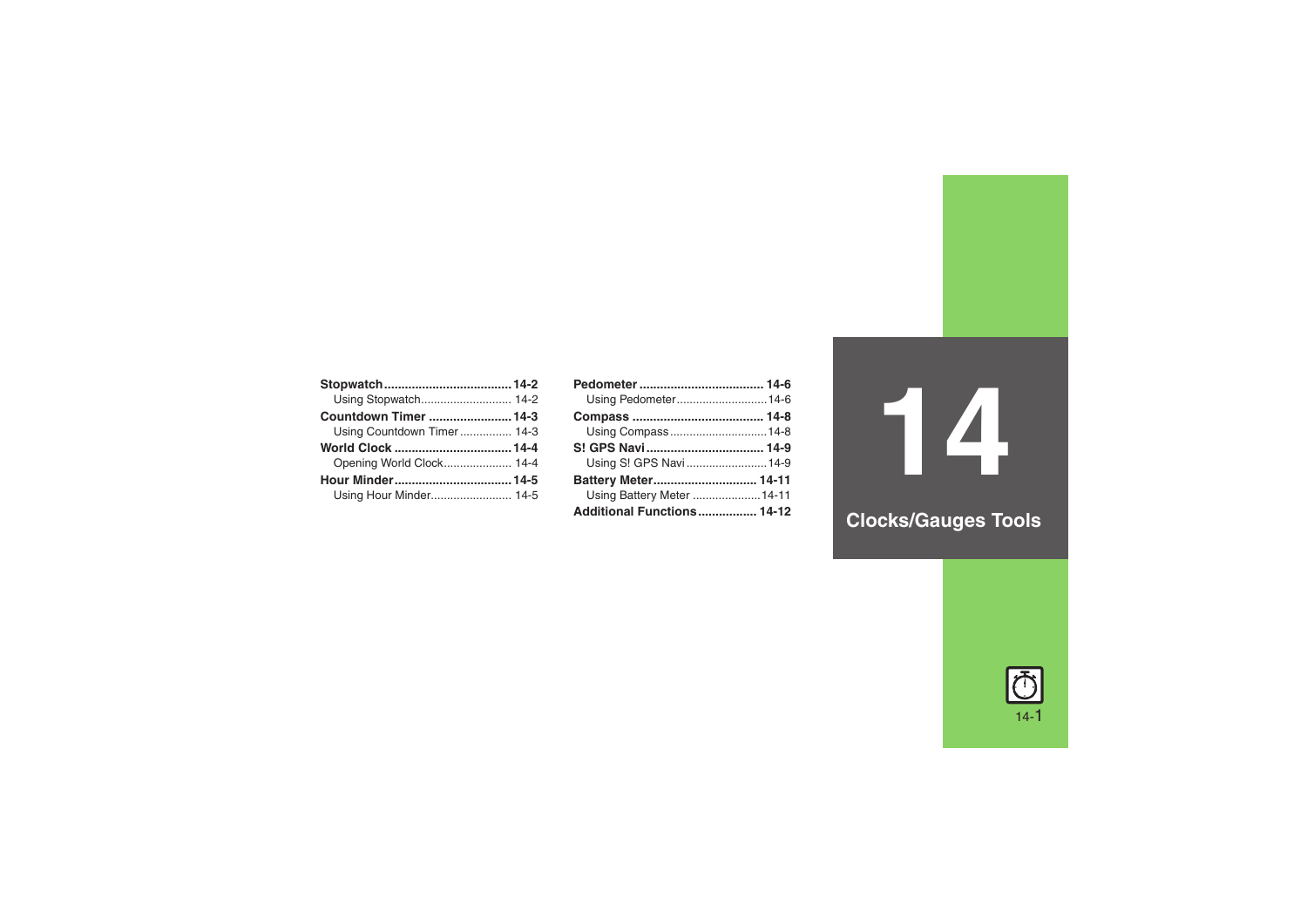# <span id="page-1-0"></span>**Stopwatch**



Stopwatch stops when battery runs low.

<span id="page-1-1"></span>**Using Stopwatch**



*Start* or ●  $\blacktriangleright$  Stopwatch starts

*Stop* or ●  $\blacktriangleright$  Stopwatch stops

**• Press Resume** or  $\odot$  to resume.



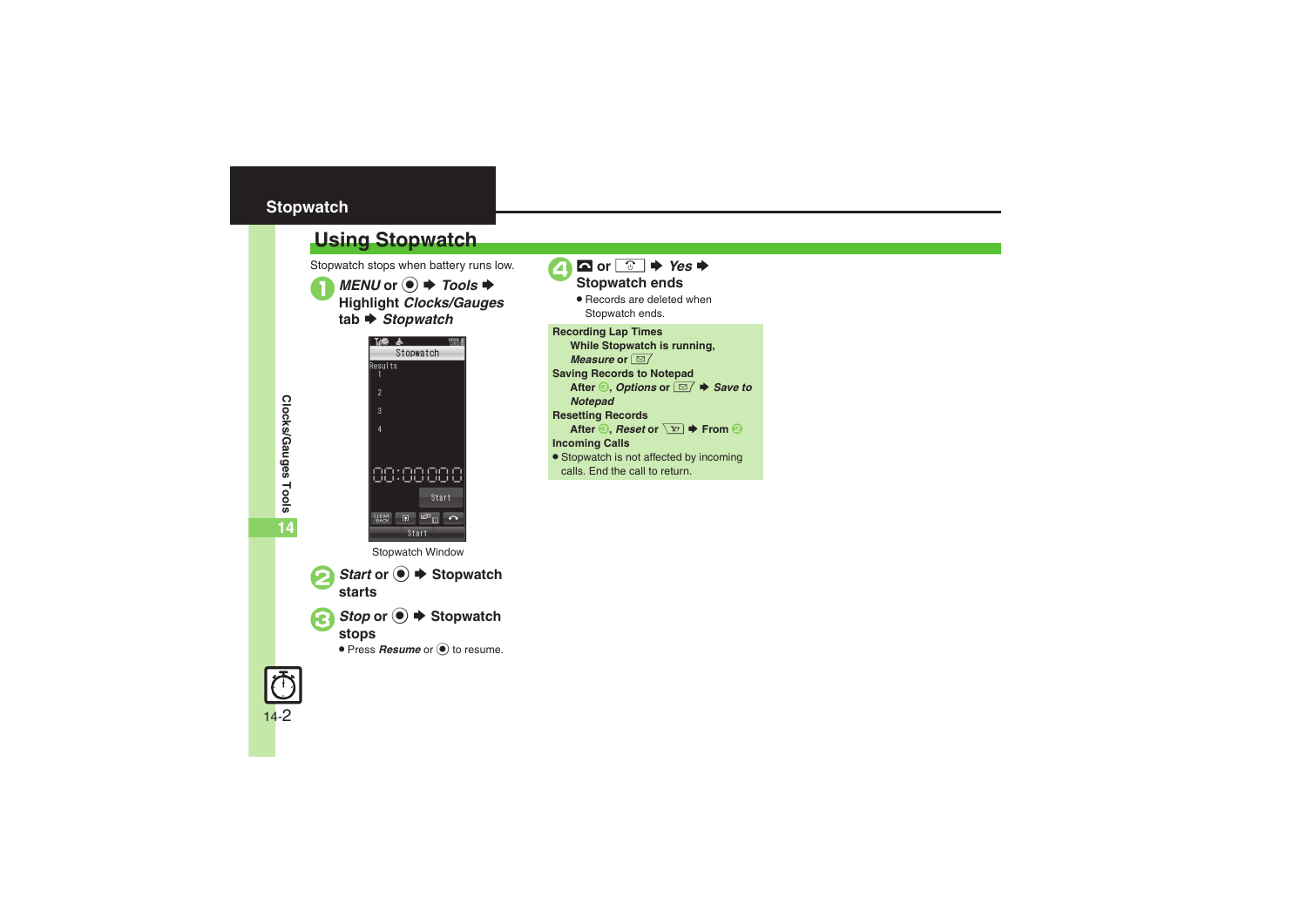# **Countdown Timer**

# <span id="page-2-1"></span>**Using Countdown Timer**

*MENU* or ● **→** *Tools* →<br>Highlight *Clocks/Gauges* tab *♦ Countdown Timer* 



Timer Entry Window



## **Enter minutes**  $\rightarrow$  **Enter seconds**

 Tap *+10min*, *+1min* or *+30sec* as needed.

| Accept or $\odot$             |  |  |
|-------------------------------|--|--|
| MO<br>- 14<br>Countdown Timer |  |  |
| Time Remaining                |  |  |
| 81:18                         |  |  |
| Edit<br>Start                 |  |  |

Countdown Timer Window● Press *Edit* or **■** to change time.

# *Start* or ●  $\blacktriangleright$  Countdown starts

- **Press Pause** or  $\odot$  to stop. (Press *Resume* or  $\odot$  to resume.)
- **Set time elapses → Tone sounds**
- 

 $\Omega$  or  $\boxed{\circ}$   $\Rightarrow$  Yes  $\Rightarrow$  Countdown Timer ends

<span id="page-2-0"></span>



To stop tone instantly, press **Pause** or  $\textcircled{\bullet}$ , or a Side Key. (Tone stops automatically after a period of time.)

**When Timer Time Elapsed during a Call** . Tone sounds after the call.

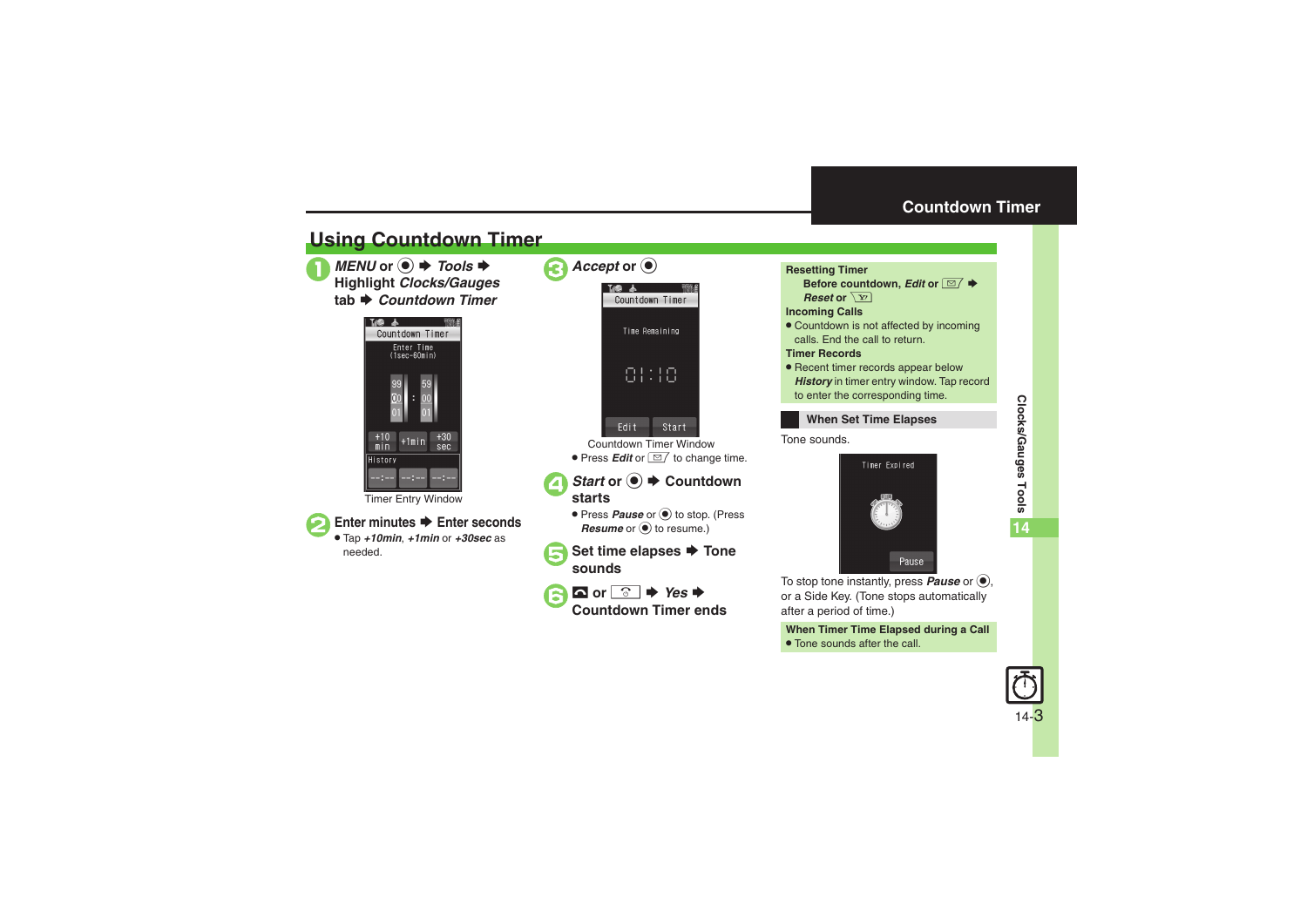# <span id="page-3-0"></span>**World Clock**

# <span id="page-3-1"></span>**Opening World Clock**



*MENU* or ● **→** *Tools* →<br>Highlight *Clocks/Gauges* **tab** S *World Clock*









**Clocks/Gauges Tools**

Clocks/Gauges Tools

**14**

Set Time Zone Window



**Advancing One Hour (Daylight Saving) [Set Time Zone Window] Summer or**  $\boxed{Y}$ ■ To cancel, press **Summer** or  $\boxed{Y}$ . **Adding Custom Time Zone [Set Time Zone Window]** *Custom* **or**  BS **Enter city name** S *Done* **or**   $\textcircled{\textcircled{\textcirc}}$   $\textuparrow$  Highlight *+* or *-*  $\textuparrowright$  Enter time

**difference**  $\blacktriangleright$ *Accept* or  $\textcircled{\tiny{\bullet}}$ 

## **Opening World Clock in Standby**





2*Standby Display*



3*Clock/Calendar* 4*World Clock (L)***, etc.**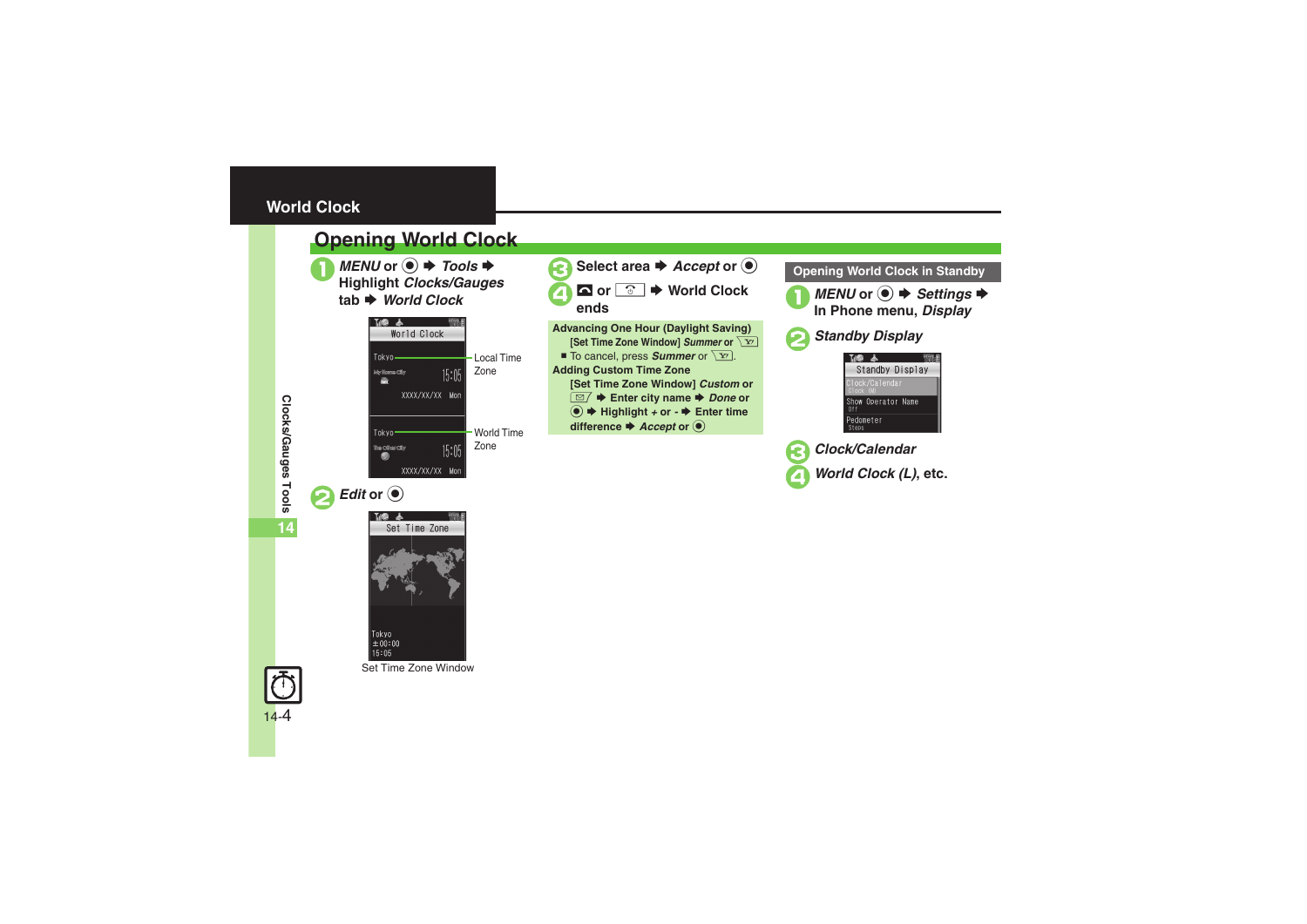# <span id="page-4-1"></span>**Using Hour Minder**

## **Setting Hour Minder**

Follow these steps to activate the hourly time signal at selected hours:





Hour Minder Menu



**2** *Switch On/Off* ♦ *On* 3*Select Time*

| Select Time   |  |
|---------------|--|
| $\times$ 0:00 |  |
| 1:00          |  |
| 2:00          |  |
| 3:00          |  |



## <span id="page-4-0"></span>**At Hour Minder Time**

Hour Minder activates; sounds/vibrates by related settings.



To stop tone instantly, press *Stop* or any key.

### **When Another Function is Active**

. Hour Minder does not activate.

#### **Incoming Calls**

. Active Hour Minder stops for incoming calls.

## **Canceling Hour Minder**

**1** In Hour Minder menu,<br>Switch On/Off ♦ Off ♦ *Save* or  $\sqrt{\mathbf{Y}'}$ 

## **Advanced**

b Ochanging Hour Minder tone/video O[Setting handset to vibrate at Hour Minder Time](#page-11-2) O[Sounding Hour Minder Time tone even in Manner mode](#page-11-3) ([Activating Hour Minder based on World Clock time](#page-11-4) (**[P.14-12](#page-11-1)**)

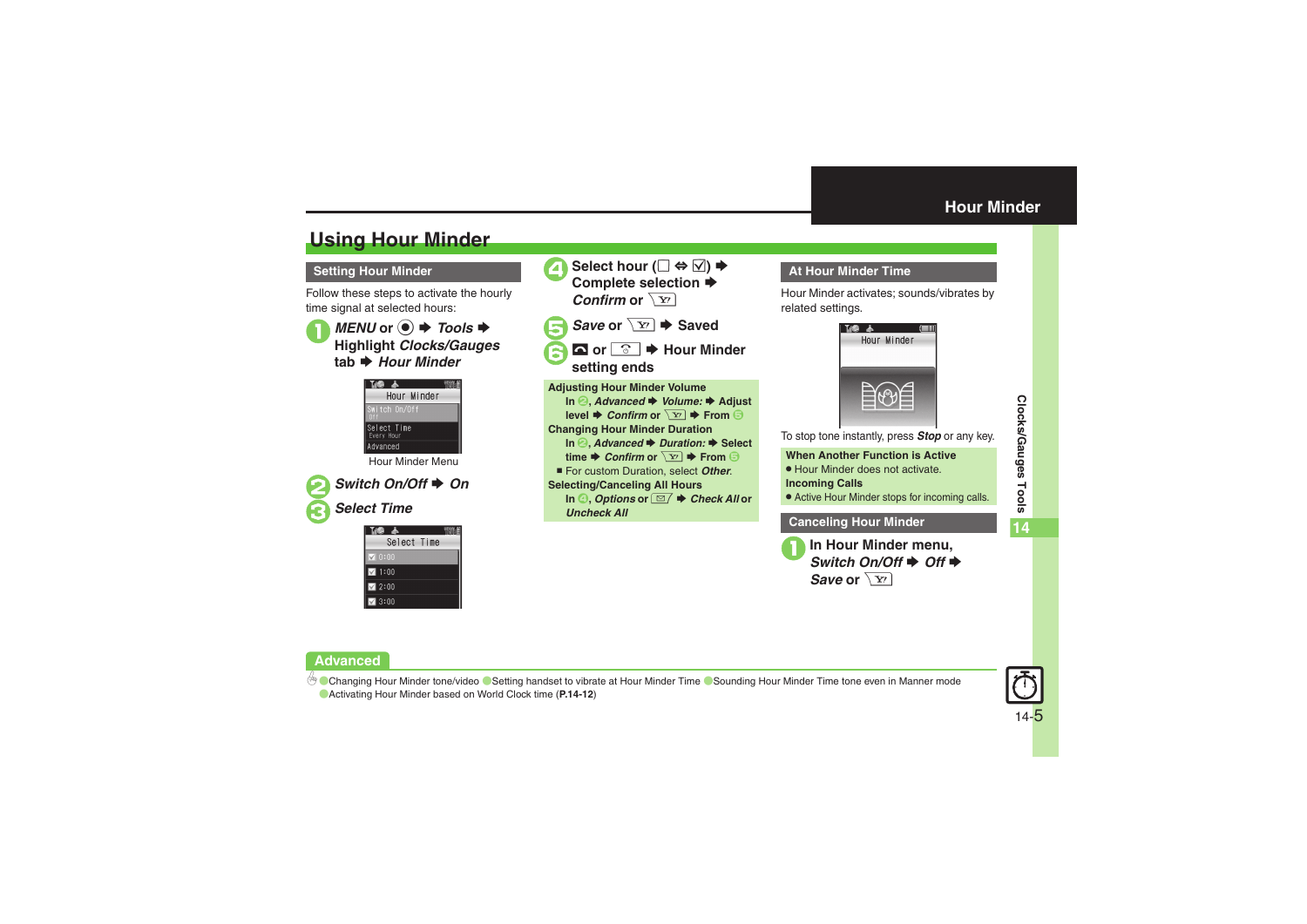# <span id="page-5-1"></span><span id="page-5-0"></span>**Using Pedometer**

## **Getting Started**

- . Count based on a pace of approximately 100 steps per minute over even terrain.
- . Accuracy may be affected by course, terrain, walking style, etc.
- . Avoid holding the handset; use a body worn case or a strap, or place handset inside a pocket or bag.
	- Avoid sudden/erratic movements.
- **•** Steps are not counted in the following cases:
	- $\blacksquare$  While handset is off
	- $\blacksquare$  For the first few steps
	- $\blacksquare$  While handset vibrates
- . Handset use may affect accuracy.
- . Use Pedometer only as a rough guide.

#### **Adjusting Counter Sensitivity**  $MENU$  or  $\textcircled{\textcircled{\textcirc}} \Rightarrow$  *Tools*  $\Rightarrow$  Highlight *Clocks/Gauges* tab ♦ *Pedometer* ♦ *Settings* ♦ *Step Sensitivity* ♦ **Select option**

■ Select *Low* when steps seem overcounted; select *High* when they seem undercounted.

#### **Saving Body Information**

Weight and pace entry required to view full Pedometer data.



# *MENU* or ● *Tools* **→** *Tools* **→ Highlight** *Clocks/Gauges* **tab → Pedometer**



*Settings* ♦ *Body Info.* **Enter Handset Code ♦** *OK* **or**  $\overset{\bullet}{\bullet}$ 



Body Info Menu





### **Editing Body Information [Body Info Menu] Select item**  $\blacktriangleright$ **Enter value ♦ Accept or ● ♦ Save or**  $\sqrt{Y}$

For *Pace*, automatic calculation confirmation appears (when height is entered).

## **Activating Pedometer**





**Canceling Pedometer**

**In** 2**,** *Off*

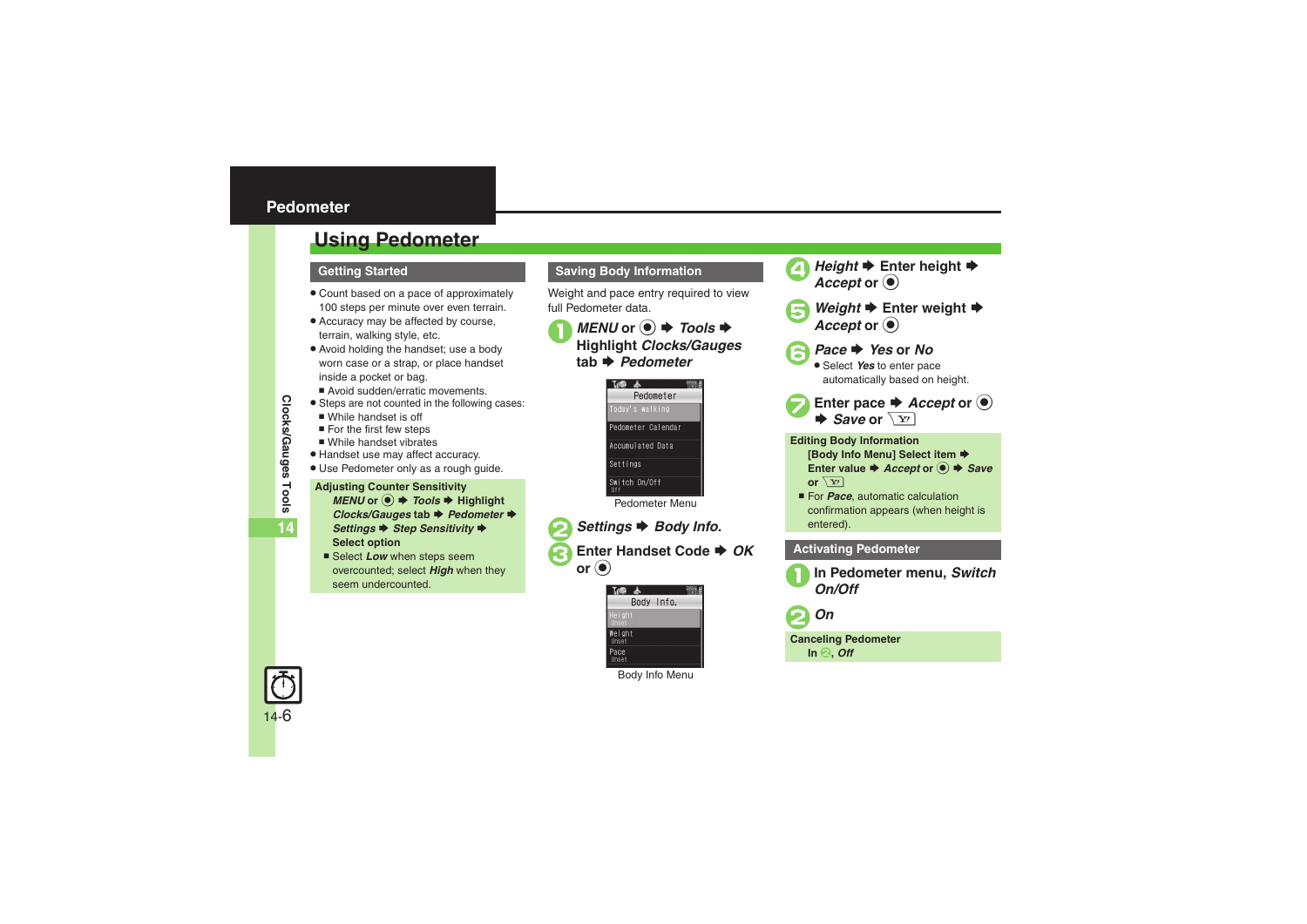### **Pedometer Indicator**

When Pedometer is active, today's step count appears in Standby.



When step count does not appear, press  $\blacksquare$  or  $\boxed{\circ}$ .

## **Viewing Step Count Records**



# 1**Tap Pedometer indicator**

. Today's and yesterday's data appears.



**Advanced**

| <b>Til®</b><br>- 16 |       |       |
|---------------------|-------|-------|
| 聺                   | Steps |       |
| Hourly              |       | Daily |
| XX/XX               | 1500  | 3000  |
| 23:00               |       |       |
| 22:00               |       |       |
| 21:00               |       |       |
| 20:00               |       |       |
| 19:00               |       |       |

Steps Window

● Use so or tap *Hourly/Daily* tab to toggle daily/weekly view. Press <  $\overline{f}$  to open previous day/week, and **ED** or  $\frac{1}{2}$  to open next day/week.



# 3**Select time/date**

. Hourly/daily step counts appear.

**4** *CLEAR/BACK* or **<b>assemble CLEAR/BACK** or **<b>Backm** →

**Pedometer menu returns**

**Resetting Today's Step Count** In *❷, Options or ⊠ → Reset Day's* 

*Data*S *Yes*

**Resetting Log**

- **[Steps Window]** *Options* **or** *⊠* **♦**
- *Walk Data Reset*  $\rightarrow$  **Enter Handset**
- Code  $\blacktriangleright$  *OK* or  $\blacktriangleright$  *Yes*
- $\blacksquare$  Today's data is also reset.

## **Setting Targets**

Information window opens, etc. when target is achieved for these items:

| <b>Steps</b>    | <b>Walking Time</b> |
|-----------------|---------------------|
| <b>Exercise</b> | <b>Calories</b>     |
| <b>Distance</b> | <b>Fat burned</b>   |



**In Pedometer menu,**  $→$  **Target** 



- 2*Target Settings*
- Select item **▶** Enter value/ time  $\blacktriangleright$  *Accept* or  $\textcircled{\small{\bullet}}$ 
	- Other target settings may consequently change.

**Editing Targets**

**[Pedometer Menu]** *Settings* S *Target*

- **→ Target Settings → Highlight item**
- $\blacktriangleright$  **Edit or**  $\boxed{\cong}$  $\blacktriangleright$  **Enter value/time**  $\blacktriangleright$ Accept or  $\odot$

### **When Target is Achieved**

• A tone sounds and Information window opens. (Highlight *Goal Achievement* and press  $\odot$  to open Pedometer Calendar.) Follow these steps to mute achievement tone:

**[Pedometer Menu]** *Settings* S *Target*

◆ Goal Announce ◆ Off

**About Exercise (Ex)**

. Ex and MET indicate amount and intensity of physical activity, respectively. Ex for walking is calculated by multiplying 3 METs by walking duration (hour).



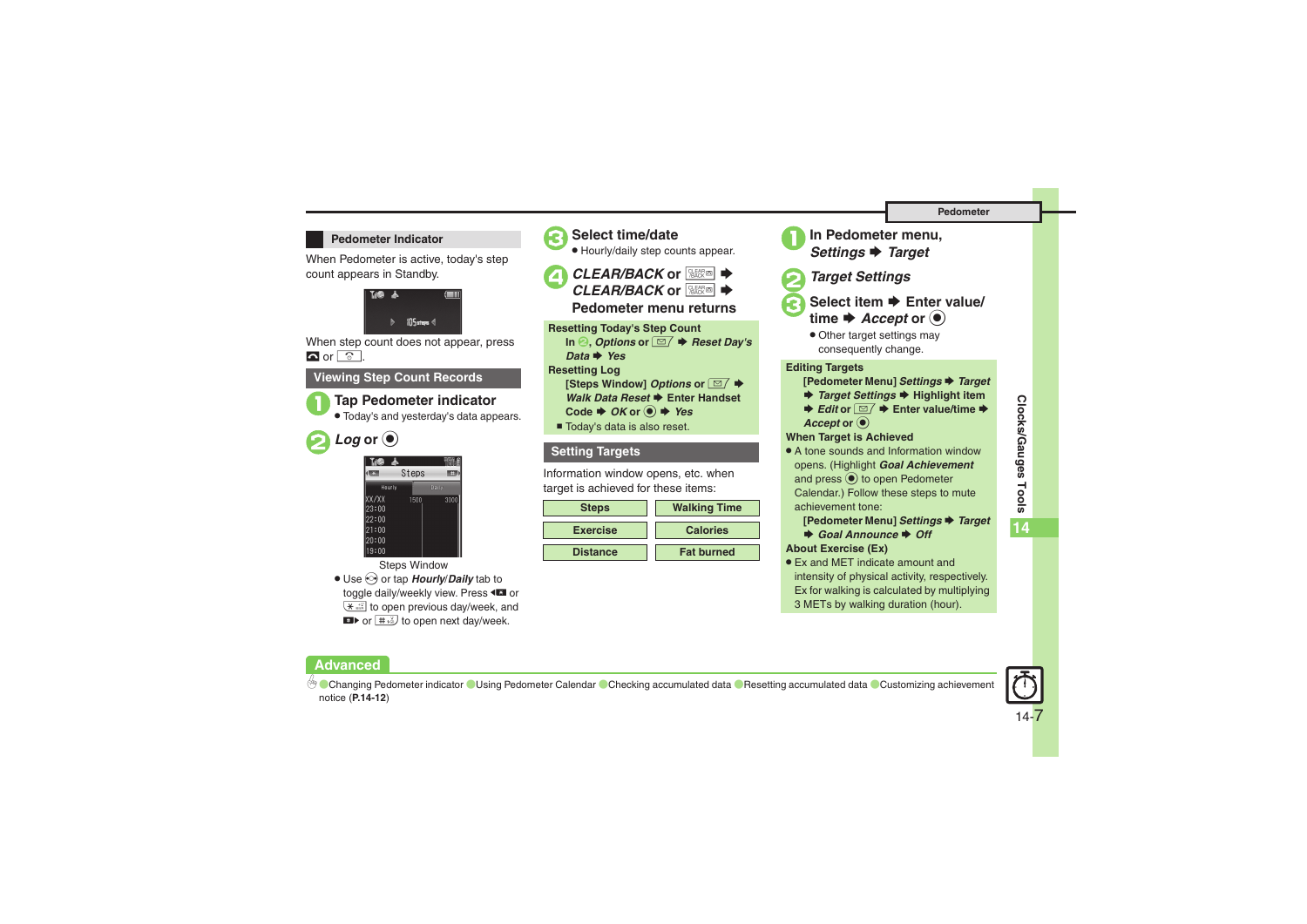# <span id="page-7-1"></span><span id="page-7-0"></span>**Using Compass**



 $MENU$  or  $\odot$   $\blacklozenge$  *Tools* 

 $H$ ighlight *Clocks/Gauges Compass*



Compass Window . Compass opens; use as a rough guide.

## **Opening Compass Compass Adjusting Compass**



. Follow onscreen instructions.

#### **Compass Indicator**

- . When map is open, compass indicator appears; follow these steps to hide it:  $MENU$  or  $\odot$   $\blacktriangleright$  *Tools*  $\blacktriangleright$  Highlight *Clocks/Gauges* **tab** S *S! GPS Navi* **▶ NAVI Settings ▶ Compass** 
	- *Indicator* ♦ Off

**14**

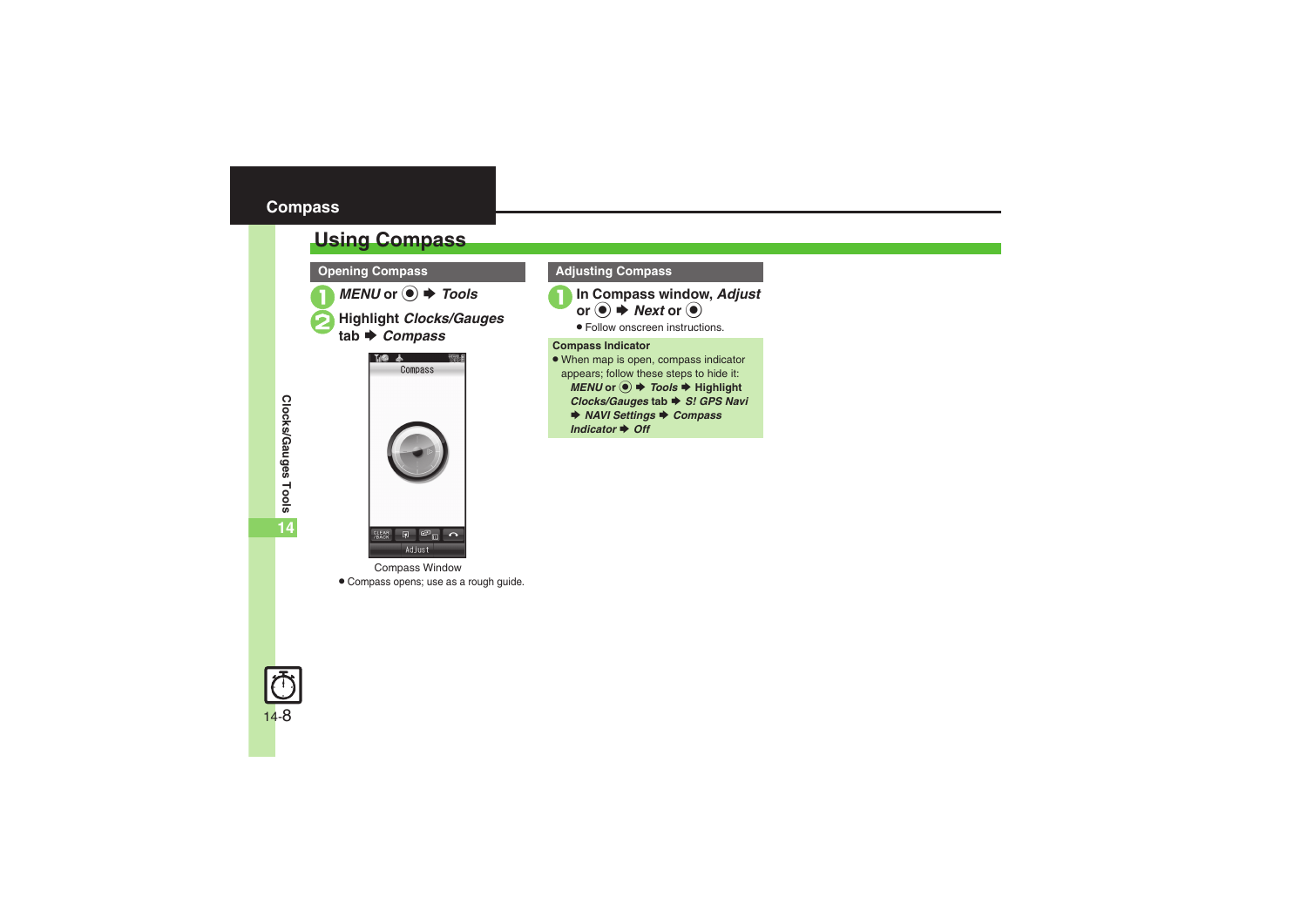# <span id="page-8-1"></span>**Using S! GPS Navi**

Use this GPS navigation service to pinpoint current location, find routes to destinations, and more.

#### **Precautions**

- . Location Information accuracy may be affected when GPS satellite/radio station signal reception is poor. Use S! GPS Navi under the open sky.
- . SoftBank is not liable for any damages resulting from the provided Location Information.

#### **Positioning**

- . Pinpoints current location using signals transmitted from GPS satellites.
- **Location Information Accuracy**
- . Probable distance from the actual position is classified into three levels, from Accuracy 1 (low) to Accuracy 3 (high).
- A confirmation appears when accuracy level is 1 or 2; select *Yes* or *No*.

## **Starting Navi Appli**

**1***MENU* or **●** *Tools* **♦ Highlight** *Clocks/Gauges* **tab** S *S! GPS Navi*



S! GPS Navi Menu

# 2*Navi Appli*

. To disable confirmation, press *Check* or  $\Box$  before  $\odot$ .

# 3*Yes*

#### **Opening Navi Appli List**

- **[S! GPS Navi Menu]** *Navi Appli List*
- To activate Navi Appli, select one.
- **Selecting Navi Appli for S! GPS Navi**

**[S! GPS Navi Menu]** *NAVI Settings* S

*Select Navi Appli* S **Select application**

# 1**In S! GPS Navi menu,** *Locate Me*Your leestion information will

<span id="page-8-0"></span>**Pinpointing Current Location**



. To disable confirmation, press *Check* or  $\Box$  before  $\odot$ .



# **2***Yes* ♦ Positioning starts

. Map of your current location appears.

### **Opening Location Log**

- <sup>1</sup>**In S! GPS Navi menu,** *Location Logs*
- 2**Select record**
	- . Details appear.



**Clocks/Gauges Tools**

Clocks/Gauges Tools

**14**

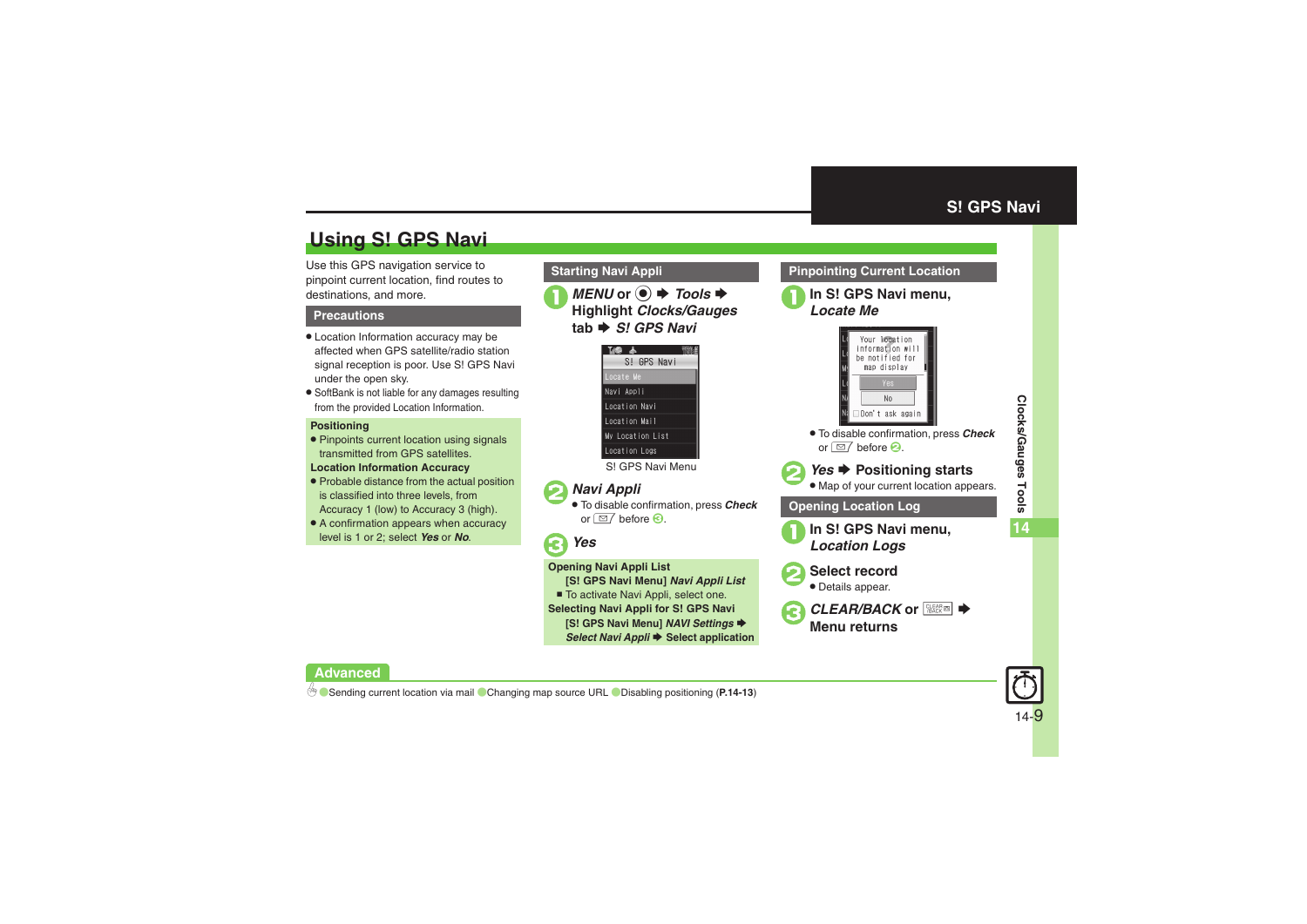### **Using My Location**



**Saving Location Information**

Follow these steps to save current location as a new entry:

# 1**In S! GPS Navi menu,** *My Location List*







**From Current Loc.**  $\blacktriangleright$  **Positioning complete** 



 When accuracy level is 1 or 2, select *No* and proceed to **2**.



## **Advanced**



**Delecting Location Information transmission option C[Using My Location & Location Log](#page-12-4) C[Saving Location Log records to My Location](#page-12-5) CDeleting** [Location Log records](#page-12-6) (**[P.14-13](#page-12-3)**)

### **Saving as Home**  $In$  **2**,  $\cancel{B}$   $\cancel{E}$   $\blacktriangleright$  **From 4 Saving from Location Log In <del>□</del>,** *From Location Logs* $\rightarrow$  **Select** *<u>record ♦ Save or*  $\boxed{\trianglelefteq}$ </u>

## **Opening Entries**

<sup>1</sup>**In My LocationList menu, select entry**

# 2*Location Info*





## **Deleting Entries**

<sup>1</sup>**In My LocationList menu, highlight entry**



## **Using Location Navi (Japanese)**

Locate other S! GPS Navi-compatible handset users or a lost handset.

- . Location Navi requires a separate contract and initial settings.
- . If Double Number is active, service uses Line A regardless of usage mode setting.
- . For more about Location Navi, see SOFTBANK MOBILE Corp. Website (**P.19-18**).



. Handset connects to the Internet. Follow onscreen instructions.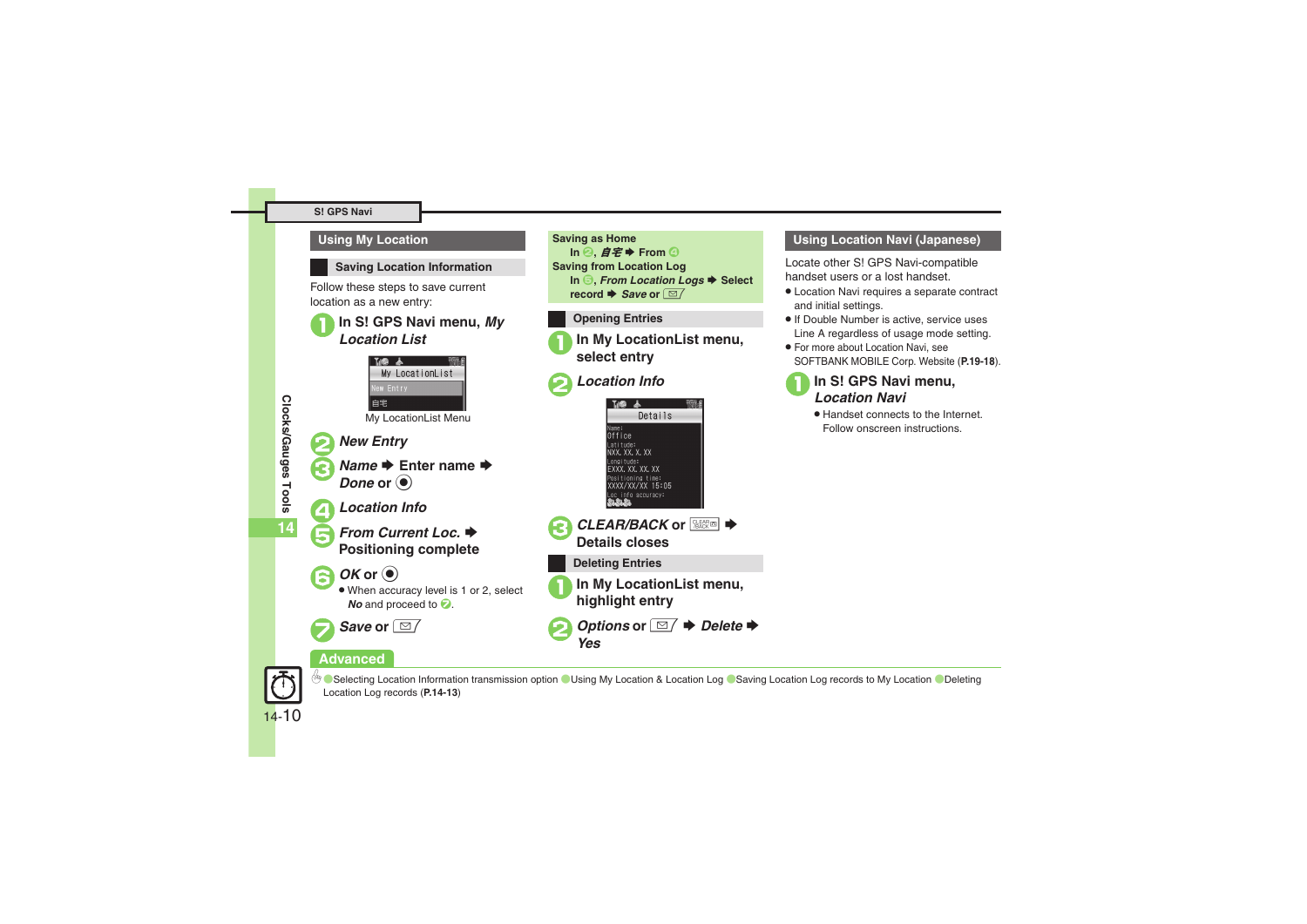# <span id="page-10-1"></span>**Using Battery Meter**



*MENU* or **●** *Tools* 

 $H$ ighlight *Clocks/Gauges Battery Meter*

<span id="page-10-0"></span>

Battery Meter Window

- . Approximate battery strength appears.
- **Changing Battery Strength Indicator Pattern [Battery Meter Window]** *MiniBat* **or**  BS **Select pattern**
	- Remaining time is approximated for current handset usage pattern.

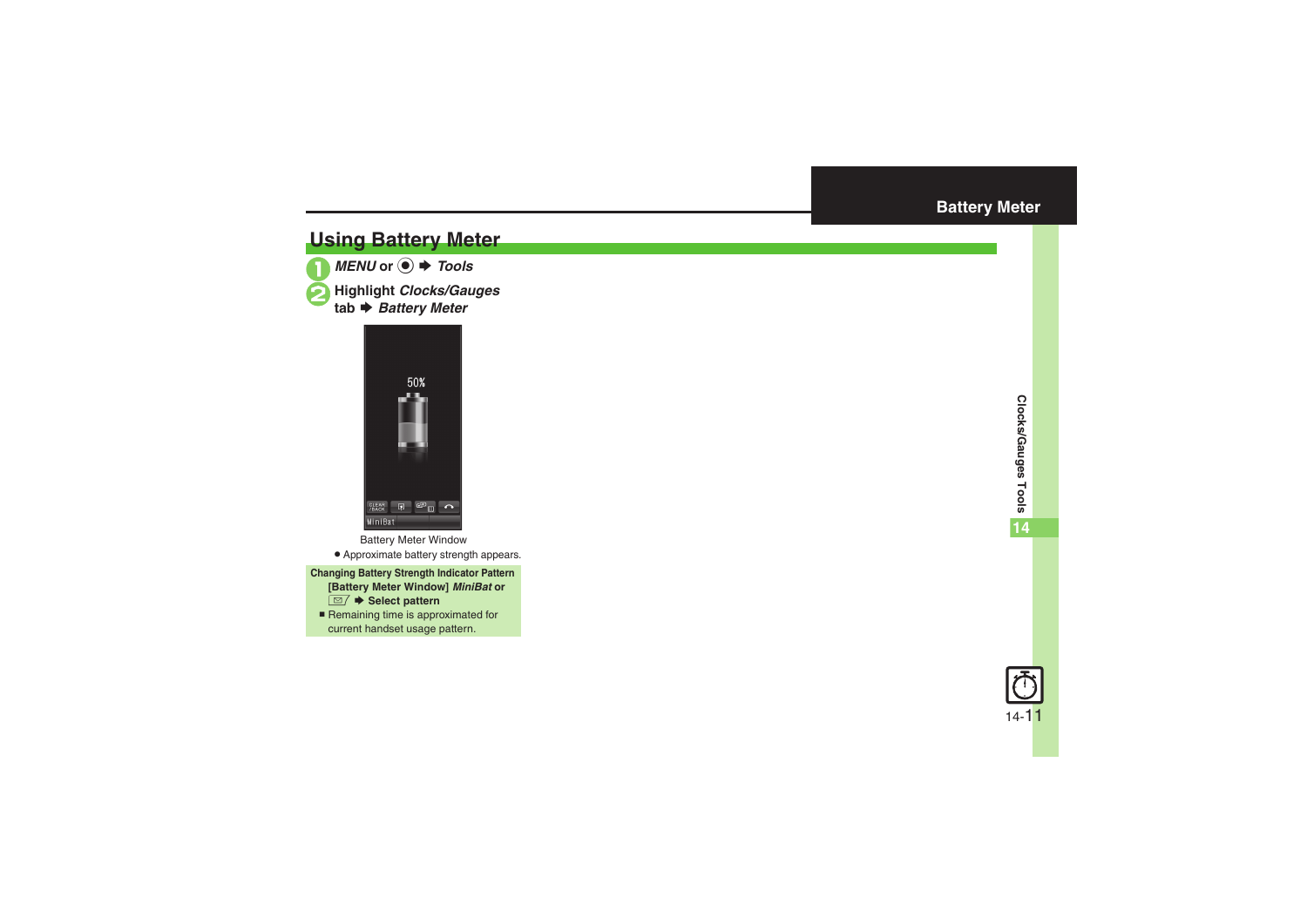<span id="page-11-1"></span><span id="page-11-0"></span>

| <b>Hour Minder</b>                                                     |                                                                                                                                                                                                                                                                                                                                                            |
|------------------------------------------------------------------------|------------------------------------------------------------------------------------------------------------------------------------------------------------------------------------------------------------------------------------------------------------------------------------------------------------------------------------------------------------|
| <b>Changing Hour</b><br>Minder tone/video                              | Start Here MENU or $\textcircled{\textcircled{\textcirc}} \Rightarrow$ Tools $\Rightarrow$ Highlight<br>Clocks/Gauges tab → Hour Minder →<br>Advanced → Assign Tone/Video: → See below                                                                                                                                                                     |
|                                                                        | <b>Using Preset Tone or Data Folder File</b><br>Select folder → Select tone/file → Confirm or<br>$\overline{Y}$ $\rightarrow$ Save or $\overline{Y}$<br>• Select start point if required.                                                                                                                                                                  |
|                                                                        | <b>Using Customized Screen Tone/Video</b><br>Customized Screen Confirm or $\sqrt{Y}$ Save<br>or $\sqrt{Y}$                                                                                                                                                                                                                                                 |
| <b>Setting handset to</b><br>vibrate at Hour<br><b>Minder Time</b>     | $MEM$ or $\odot$ $\rightarrow$ Tools $\rightarrow$ Highlight Clocks/<br>Gauges tab $\rightarrow$ Hour Minder $\rightarrow$ Advanced $\rightarrow$<br>Vibration: $\rightarrow$ On or Link to Sound $\rightarrow$ Confirm<br>or $\sqrt{Y}$ $\rightarrow$ Save or $\sqrt{Y}$<br>· Select Link to Sound to allow compatible SMAF<br>files to control vibration |
| <b>Sounding Hour</b><br><b>Minder Time tone</b><br>even in Manner mode | MENU or $\left( \bullet \right)$ $\Rightarrow$ Tools $\Rightarrow$ Highlight Clocks/<br>Gauges tab → Hour Minder → Advanced →<br>For Manner Mode: $\rightarrow$ Ring $\rightarrow$ Yes $\rightarrow$ Confirm<br>or $\sqrt{Y}$ $\rightarrow$ Save or $\sqrt{Y}$                                                                                             |
| <b>Activating Hour</b><br>Minder based on<br><b>World Clock time</b>   | MENU or $\left( \bullet \right)$ $\Rightarrow$ Tools $\Rightarrow$ Highlight Clocks/<br>Gauges tab → Hour Minder → Advanced →<br>Link to World Clk: $\rightarrow$ On $\rightarrow$ Confirm or $\sqrt{x}$<br>Save or $\sqrt{Y}$                                                                                                                             |

#### **Pedometer**

<span id="page-11-9"></span><span id="page-11-8"></span><span id="page-11-7"></span><span id="page-11-6"></span><span id="page-11-5"></span>

| Changing<br><b>Pedometer indicator</b>   | MENU or $\bullet$ $\bullet$ Settings $\bullet$ In Phone menu,<br>Display Standby Display > Pedometer $\Rightarrow$<br>Select item                                                                                                                                                              |
|------------------------------------------|------------------------------------------------------------------------------------------------------------------------------------------------------------------------------------------------------------------------------------------------------------------------------------------------|
| <b>Using Pedometer</b><br>Calendar       | MENU or $\odot$ $\rightarrow$ Tools $\rightarrow$ Highlight Clocks/<br>Gauges tab → Pedometer → Pedometer<br>Calendar Select date<br>• Degree of achievement appears.<br>• Press $\hat{\mathbf{m}}/\mathbf{P}$ or $\frac{1}{2}$ or $\frac{1}{2}$ to view previous or next<br>month.            |
| <b>Checking</b><br>accumulated data      | MENU or $\odot$ $\rightarrow$ Tools $\rightarrow$ Highlight Clocks/<br>Gauges tab Pedometer Accumulated Data<br>• Change in body information is reflected in the data.                                                                                                                         |
| <b>Resetting</b><br>accumulated data     | MENU or $\bullet$ $\bullet$ Tools $\bullet$ Highlight Clocks/<br>Gauges tab $\rightarrow$ Pedometer $\rightarrow$ Accumulated<br>Data $\rightarrow$ Options or $\boxed{\cong}$ $\rightarrow$ Reset Walk Data $\rightarrow$<br>Enter Handset Code $\rightarrow$ OK or $\odot$ $\rightarrow$ Yes |
| <b>Customizing</b><br>achievement notice | Start Here MENU or $\textcircled{\textcircled{\textcirc}}$ $\Rightarrow$ Tools $\Rightarrow$ Highlight<br>Clocks/Gauges tab → Pedometer → Settings →<br>Target $\Rightarrow$ Goal Announce $\Rightarrow$ On $\Rightarrow$ See below                                                            |
|                                          | <b>Changing Tone</b><br>Goal Sound Select pattern                                                                                                                                                                                                                                              |
|                                          | <b>Changing Tone Volume</b><br>Goal Volume Adjust level                                                                                                                                                                                                                                        |
|                                          | <b>Changing Vibration Pattern</b><br>Vibration → Select pattern                                                                                                                                                                                                                                |
|                                          | <b>Changing Duration</b><br>Duration Select time<br>. For custom Duration, select Other.                                                                                                                                                                                                       |



<span id="page-11-2"></span>**Clocks/Gauges Tools**

<span id="page-11-4"></span><span id="page-11-3"></span>**14**